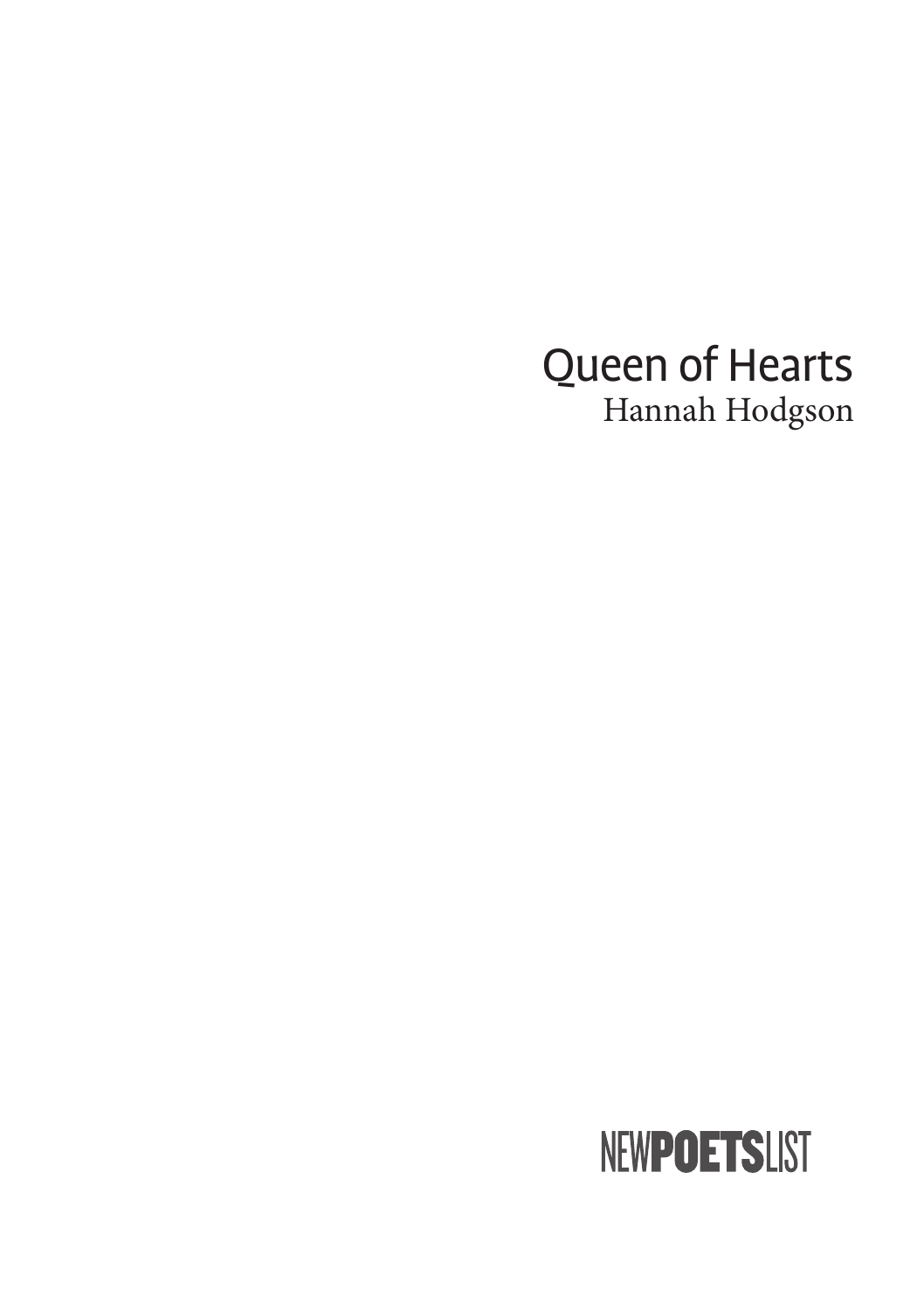# the poetry business

Published 2022 by New Poets List An imprint of The Poetry Business Campo House, 54 Campo Lane, Sheffield S1 2EG

Copyright © Hannah Hodgson 2022 All Rights Reserved

ISBN 978-1-914914-22-5 eBook ISBN 978-1-914914-23-2 Typeset by The Poetry Business Printed by Biddles, Sheffield

Smith|Doorstop Books are a member of Inpress: www.inpressbooks.co.uk

Distributed by IPS UK, 1 Deltic Avenue, Rooksley, Milton Keynes MK13 8LD

The Poetry Business gratefully acknowledges the support of Arts Council England.

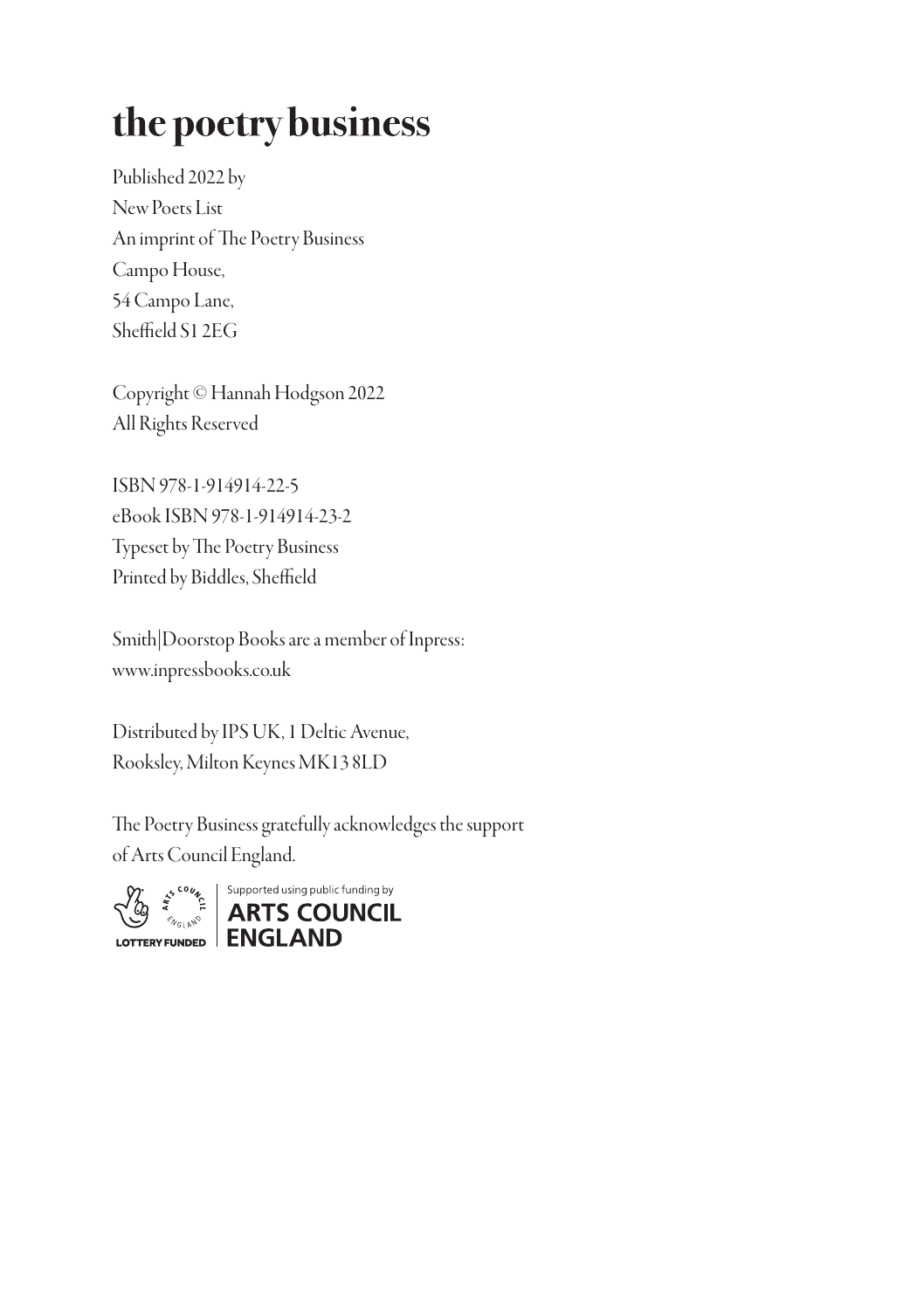### *Contents*

| 5  | Year 11                                                   |
|----|-----------------------------------------------------------|
| 6  | I Want to Tell Someone I Love Them                        |
| 8  | Predators Beneath the Sand                                |
| 9  | The Paperback Version of this Body is Really Quite Flimsy |
| 10 | Beauty                                                    |
| 11 | Exhibitionist                                             |
| 12 | Preparing a Body for Deep Sea Exploration                 |
| 13 | Danger:                                                   |
| 14 | Fashion Always Comes Back Around                          |
| 15 | If This Were Read in Court it Would be Without Emotion    |
| 16 | Age Progression Software                                  |
| 18 | Do you ever think about all of the photographs            |
|    | in which you're accidentally in the background?           |
| 20 | Convalescence in May                                      |
| 22 | Colonel Mustard is Waiting in the Dining Room             |
| 23 | The Mark Holland Trust                                    |
| 24 | Last Night, I Finally Remembered the Screaming            |
| 25 | Not All Bombs Get Dramatic Conclusions                    |
| 26 | Queen of Hearts                                           |
| 27 | <b>Missing Posters</b>                                    |
| 28 | Clairvoyant for the Unconscious                           |
| 29 | Listen, I love you. Joy is coming.                        |
| 30 | James Bond with a Stairlift                               |
| 31 | A Family Christmas                                        |
| 32 | Jesus Loved Men Too                                       |
| 33 | What I Wish I Could Say in this Pandemic                  |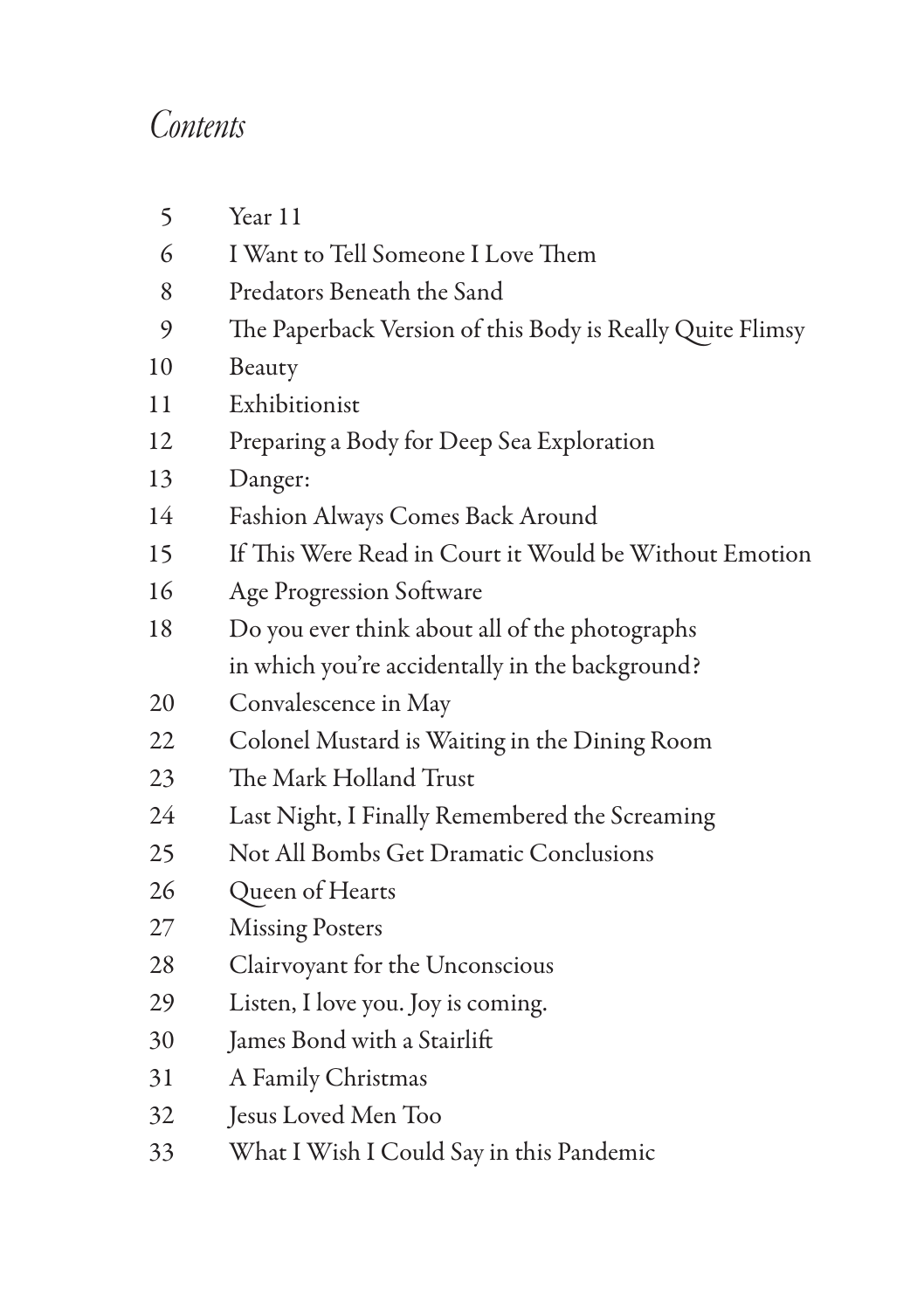*For K, Minute to Minute. We've got this.*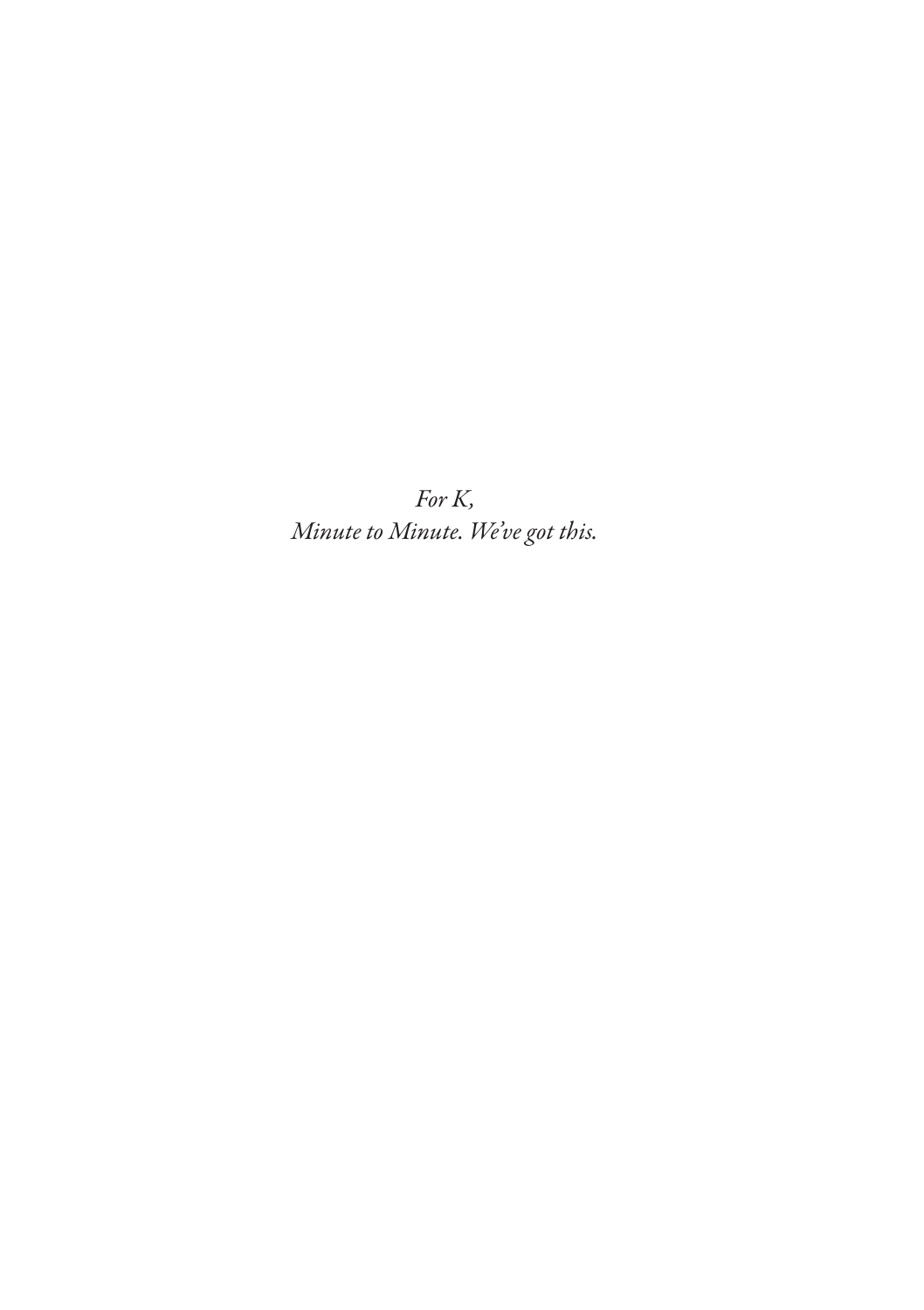#### *Year 11*

Secrets are like injuries from bullets. On entering the body there's a small entry point, on leaving there's a huge, open tunnel.

This is a tracing of deceit, as a lie grows bigger and bigger. He lied about having heart failure, told me this, fifteen minutes before

a chemistry exam. As I walk the winding path back to the start, the bullet's trace grows narrower and narrower, organs like obstructing hawthorn.

I re-examine the scene in which he told me, outside food tech, beside a bin. He produced a pill box and blood pressure cuff as proof.

How easily that bullet shredded me, his tongue an awful trigger. He left me bleeding for eight months. Eight months

of his pretending to be dying, whilst I actually was. I retained water, my skin tightening like a swimming costume drying

to salty crispness. He took that year from me. A year in which I should've been drinking blue wicked behind the cricket pavilion.

He forced hospitals inside of me before I needed a corridor linking my organs. Foreign objects are rejected by the body. Secrets, they always come out.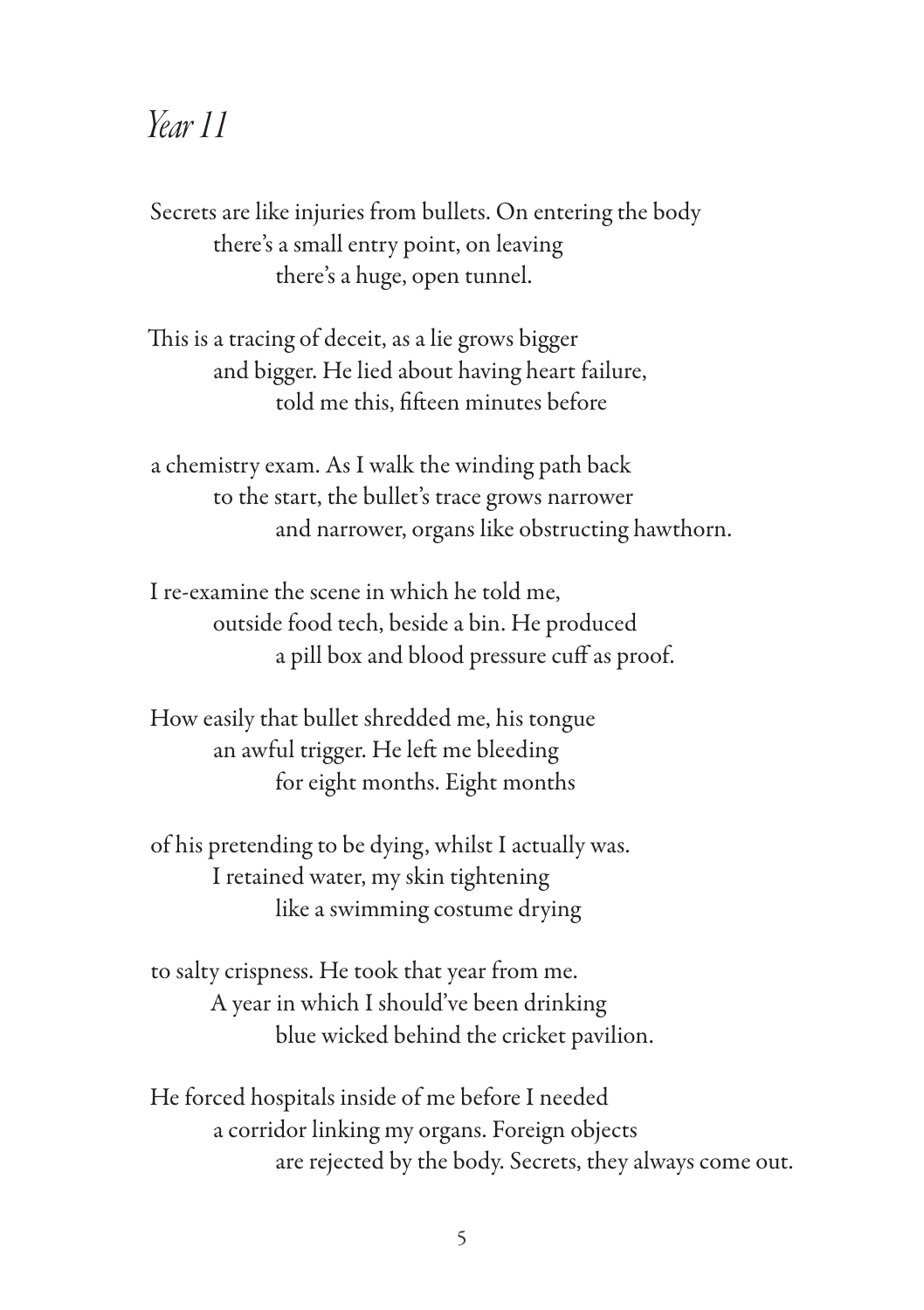### *I* Want to Tell Someone *II* ove Them

I was born in a bedroom drawer, growing and growing until I moved into the sink, the dresser, the wicker basket by the fire.

Eventually I relocated to the fridge, its plug ready for use when doctors tell me the terrible things they know.

I graduated from sixth form into nothing, the space where God was thinking about creation, but hadn't

finalised his plans. I waited there for someone to pluck me like a fresh egg from the coop, to crack my head and see

if I have a brain of double yolk. I went through a phase of sleeping on top of hedges. My neighbours found me

on their hawthorn and called my social worker. I keep falling in love with inanimate objects –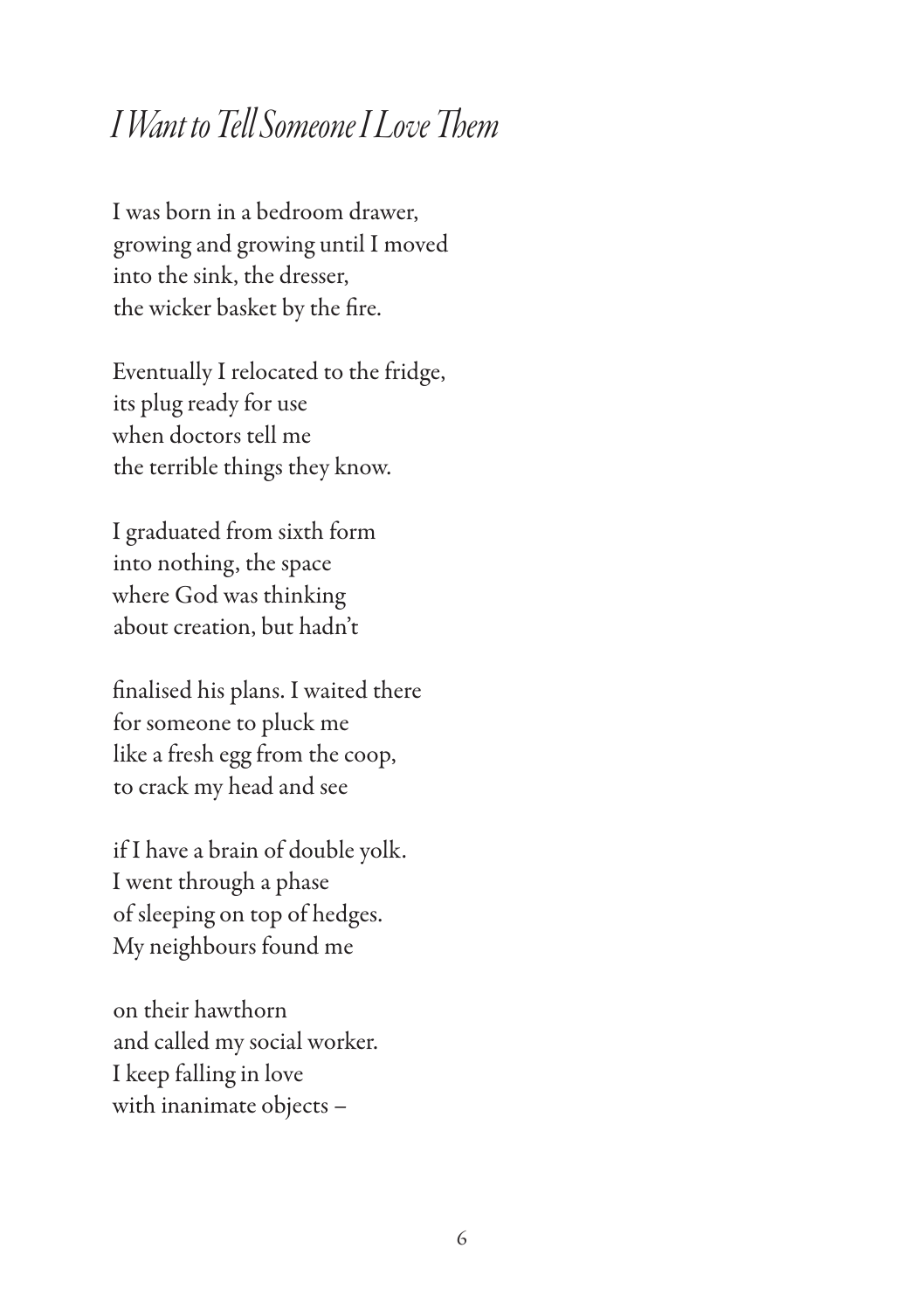dearest, understand. I wait inside wardrobes. They're the closest replica to the entrapment of a body.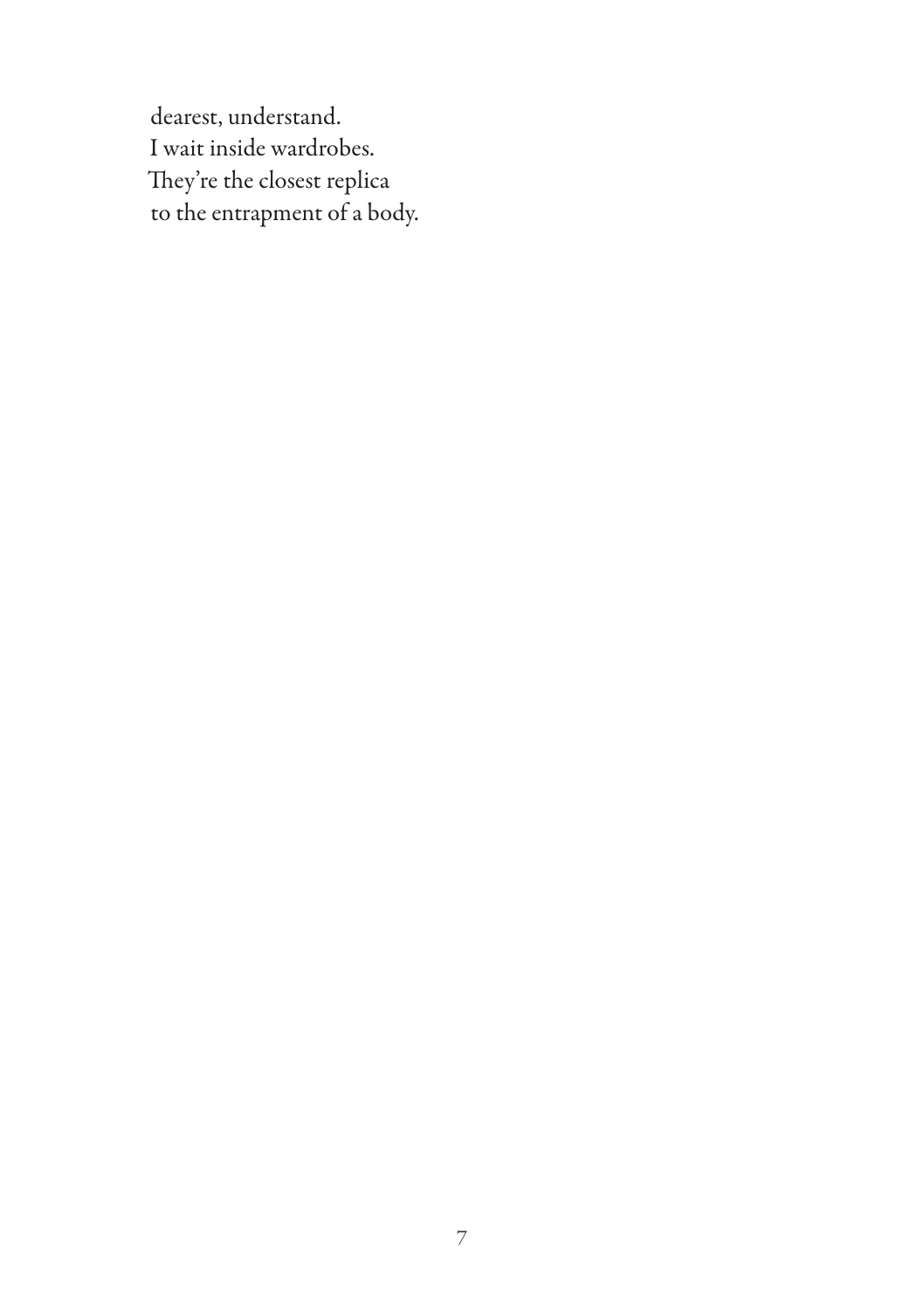### *Predators Beneath the Sand*

Darkness has no bottom, as you get deeper it crushes organs into dehydrated vegetables.

Bring me a submarine, dearest – place tanks of air on my hips, tuck folded instructions into my bra.

Know that I'm in love, but that is not enough. The sea creatures are eyeing me, my bowel an octopus

inside my abdomen, patiently swimming in the dark.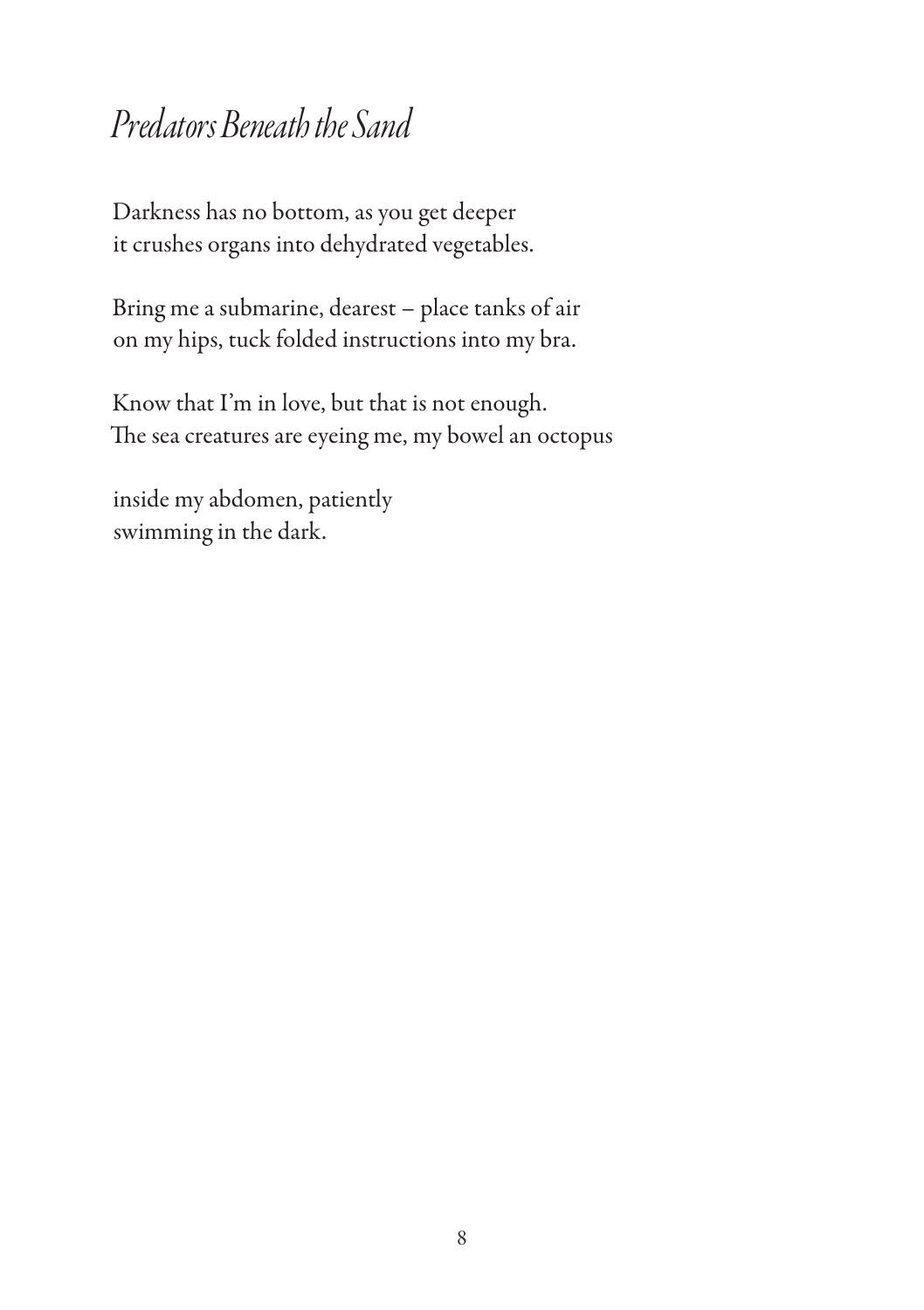## *Acknowledgements*

Huge thanks to Suzannah Evans at The Poetry Business, for being a spot-on editor and lovely person. Thanks also to Katie McLean for the lovely typesetting and cover – it has always been a dream of mine to have a book which matches my lipstick!

My next set of thanks is double pronged. To Kim Moore, who was both a judge in this competition and a mentor of mine. Thank you for all you've done for poetry at large and your encouragement.

Thank you, reader. Your kind words and encouragement sustain me across platforms.

To my medical teams across the NHS. Thank you. Extra thanks goes to the Palliative Care and Hospice teams which oversee my care. Ironically, I've done a count and you guys have saved my life the most times out of any other specialism. Gold star! That's another misconception smashed as well.

To my family, thank you so much for your care and generosity. I hope this pamphlet (and my first full collection from Seren earlier this year, and my broken sleep pamphlet later this year) explains why my room is always messy… (psst... reader... Do you think that'll get me off the hook? I doubt it somehow...) I love and appreciate how much you've sacrificed for my safety throughout this pandemic. Thank you.

To my friends – I appreciate your kindness and understanding when it comes to both my creative and emotional ebbs and flows. I see you, and I thank you so much. Thanks also to Poety Group (not a typo), our space has allowed me to try out new things within my work and be kinder to myself.